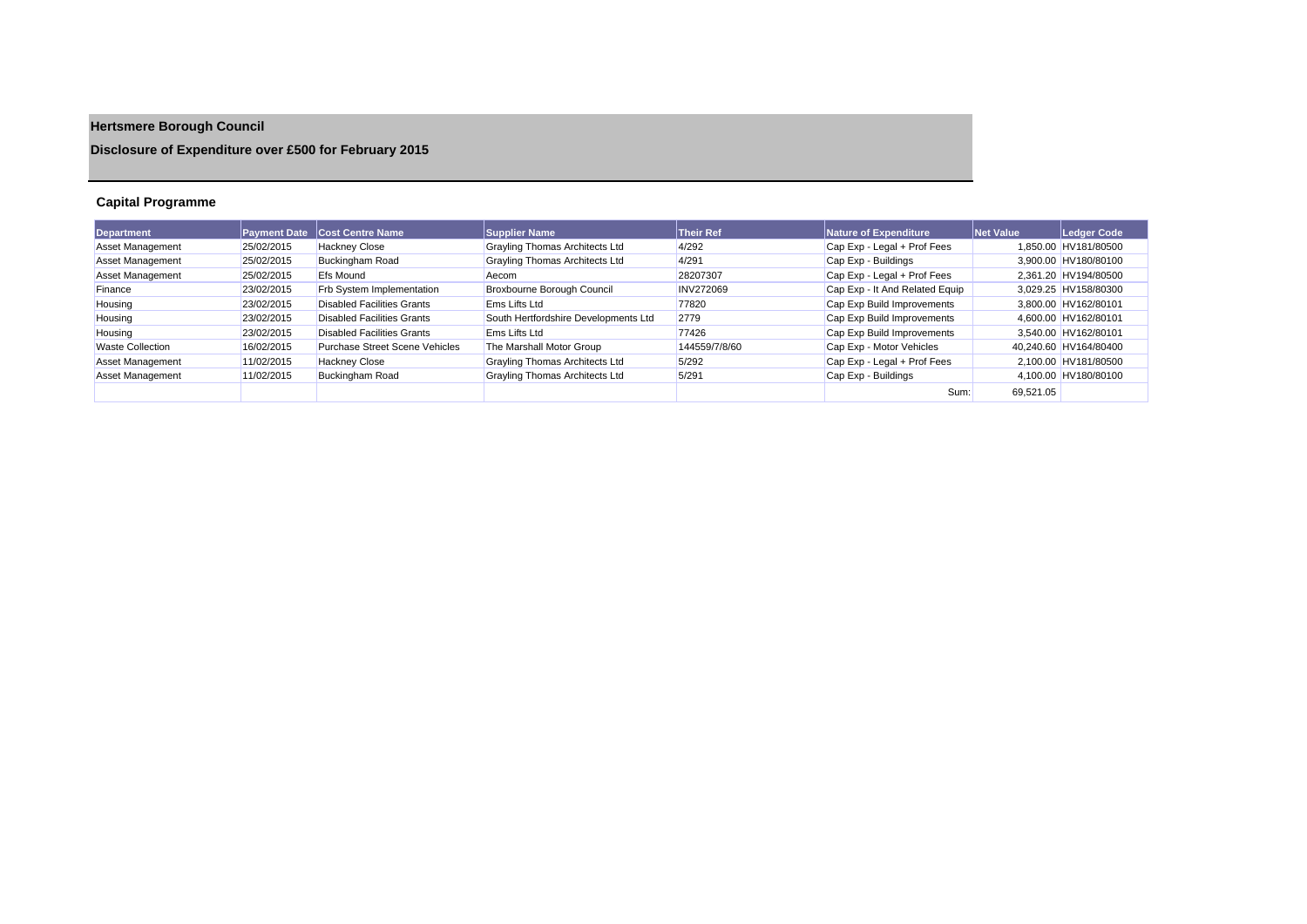## **Hertsmere Borough Council**

## **Disclosure of Expenditure over £500 for February 2015**

#### **Revenue**

| Department                  | <b>Payment Date</b> | <b>Cost Centre Name</b>             | <b>Supplier Name</b>           | <b>Their Ref</b>  | <b>Nature of Expenditure</b> | <b>Net Value</b> | <b>Ledger Code</b>    |
|-----------------------------|---------------------|-------------------------------------|--------------------------------|-------------------|------------------------------|------------------|-----------------------|
| <b>Building Control</b>     | 27/02/2015          | Home Improvement Agency             | Amf Plumbing & Heating Ltd     | 1225              | Overtime                     |                  | 5,040.00 HG101/01003  |
| Housing                     | 26/02/2015          | <b>Empty Homes</b>                  | <b>Capital Heating Limited</b> | 31205             | <b>Contractors Payments</b>  |                  | 25.000.00 HJ130/05601 |
| <b>Asset Management</b>     | 25/02/2015          | <b>Civic Offices</b>                | Npower Ltd                     | LGURYG2C          | Electricity                  |                  | 8,783.57 HN700/02102  |
| Asset Management            | 25/02/2015          | <b>Civic Offices</b>                | <b>Affinity Water Limited</b>  | 1071683-8/11.02   | <b>Water Rates</b>           |                  | 812.93 HN700/02104    |
| Asset Management            | 25/02/2015          | <b>Building Maintenance Prog</b>    | <b>Arcs Environmental Ltd</b>  | 9004              | Asbestos Removal             |                  | 975.00 HD201/02051    |
| <b>Asset Management</b>     | 25/02/2015          | <b>Building Maintenance Prog</b>    | <b>Arcs Environmental Ltd</b>  | 9002              | Asbestos Removal             |                  | 1,400.00 HD201/02051  |
| <b>Drainage Services</b>    | 25/02/2015          | <b>Engineering Services Unit</b>    | Npower Ltd                     | LGURXH24          | Electricity                  |                  | 647.24 HE620/02102    |
| Housing                     | 25/02/2015          | <b>Empty Homes</b>                  | <b>Herts County Council</b>    | R5902273          | <b>Contractors Payments</b>  |                  | 2,450.00 HJ130/05601  |
| Housing                     | 25/02/2015          | <b>Homelessness Prevention</b>      | <b>Affinity Sutton</b>         | 88 BROOK RD       | <b>Rent Schemes</b>          |                  | 1,097.84 HJ710/04726  |
| <b>Print Services</b>       | 25/02/2015          | Design + Print Services             | Pitney Bowes Ltd               | 50500014          | Postal Franking              |                  | 5,000.00 HN900/04506  |
| <b>Waste Collection</b>     | 25/02/2015          | <b>Street Scene Depot</b>           | Npower Ltd                     | LGURYG2D          | Electricity                  |                  | 633.41 HF710/02102    |
| <b>Waste Collection</b>     | 25/02/2015          | <b>Cleansing Services</b>           | Allstar                        | E2004273459       | <b>Diesel</b>                |                  | 2,784.47 HE900/03021  |
| <b>Waste Collection</b>     | 25/02/2015          | <b>Household Waste Collection</b>   | Allstar                        | E2004273459       | <b>Diesel</b>                |                  | 8.660.00 HF100/03021  |
| Anti Fraud Unit             | 24/02/2015          | <b>Anti Fraud Unit</b>              | Manpower Uk Ltd                | DJ11266           | Salaries - Agency            |                  | 994.92 HJ830/01004    |
| <b>Asset Management</b>     | 24/02/2015          | Bushey Golf + Country Club          | <b>Berg Kaprow Lewis</b>       | 117840            | Fees                         |                  | 800.00 HG580/04414    |
| Asset Management            | 24/02/2015          | <b>Asset Management</b>             | Manpower Uk Ltd                | DJ11266           | Salaries - Agency            |                  | 1.196.10 HB270/01004  |
| Democratic Services Unit    | 24/02/2015          | Legal Business Unit                 | Manpower Uk Ltd                | DJ11266           | Salaries - Agency            |                  | 750.92 HN300/01004    |
| <b>Development Control</b>  | 24/02/2015          | Development Management              | Macdonald & Company            | 0000058582        | Salaries - Agency            |                  | 1,628.00 HG200/01004  |
| <b>Development Control</b>  | 24/02/2015          | Development Management              | Macdonald & Company            | 0000058584        | Salaries - Agency            |                  | 906.75 HG200/01004    |
| Development Control         | 24/02/2015          | Development Management              | Macdonald & Company            | 0000058581        | Salaries - Agency            |                  | 1.224.00 HG200/01004  |
| Development Control         | 24/02/2015          | Development Management              | Macdonald & Company            | 0000058580        | Salaries - Agency            |                  | 1,818.25 HG200/01004  |
| Development Control         | 24/02/2015          | Development Management              | Macdonald & Company            | 0000058579        | Salaries - Agency            |                  | 1,126.29 HG200/01004  |
| Development Control         | 24/02/2015          | Development Management              | Savills (Uk) Limited           | U605861           | <b>Viability Assessments</b> |                  | 4,750.00 HG200/05606  |
| Development Control         | 24/02/2015          | Development Management              | Manpower Uk Ltd                | DJ11266           | Salaries - Agency            |                  | 1,472.25 HG200/01004  |
| <b>Drainage Services</b>    | 24/02/2015          | <b>Engineering Services Unit</b>    | <b>Ess Safeforce</b>           | 2987391           | Repairs + Renewals           |                  | 522.82 HE620/04002    |
| <b>Drainage Services</b>    | 24/02/2015          | Land Drainage Maintenance           | K T Ivory Haulage              | 2707              | <b>Contractors Payments</b>  |                  | 510.64 HE600/05601    |
| <b>Drainage Services</b>    | 24/02/2015          | Land Drainage Maintenance           | R S Bickell & Son              | RSB <sub>16</sub> | <b>Contractors Payments</b>  |                  | 934.00 HE600/05601    |
| Elections                   | 24/02/2015          | <b>Electoral Registration Costs</b> | Manpower Uk Ltd                | DJ11266           | Salaries - Agency            |                  | 506.09 HB810/01004    |
| <b>Environmental Health</b> | 24/02/2015          | <b>Environmental Health</b>         | Manpower Uk Ltd                | DJ11266           | Salaries - Agency            |                  | 4,394.71 HF700/01004  |
| Finance                     | 24/02/2015          | Revenues + Benefits Unit            | Wilks Head & Eve Llp           | 40044             | Equip + Furn Funded By Rev   |                  | 2,000.00 HN150/04001  |
| Finance                     | 24/02/2015          | Revenues + Benefits Unit            | Manpower Uk Ltd                | DJ11266           | Salaries - Agency            |                  | 7,518.80 HN150/01004  |
| Housing                     | 24/02/2015          | Homelessness                        | Assetgrove Lettings Ltd        | 16859             | Bed + Breakfast              |                  | 1,125.00 HJ700/04725  |
| Housing                     | 24/02/2015          | Homelessness                        | Assetgrove Lettings Ltd        | 16860             | Bed + Breakfast              |                  | 1,705.00 HJ700/04725  |
| Housing                     | 24/02/2015          | Homelessness                        | Assetgrove Lettings Ltd        | 16861             | Bed + Breakfast              |                  | 1,395.00 HJ700/04725  |
| Housing                     | 24/02/2015          | Homelessness                        | Assetgrove Lettings Ltd        | 16862             | Bed + Breakfast              |                  | 2,015.00 HJ700/04725  |
| Housing                     | 24/02/2015          | Homelessness                        | Assetgrove Lettings Ltd        | 16863             | Bed + Breakfast              |                  | 1,085.00 HJ700/04725  |
| Housing                     | 24/02/2015          | Homelessness                        | Assetgrove Lettings Ltd        | 16864             | Bed + Breakfast              |                  | 1,240.00 HJ700/04725  |
| Housing                     | 24/02/2015          | Homelessness                        | Assetgrove Lettings Ltd        | 16865             | Bed + Breakfast              |                  | 930.00 HJ700/04725    |
| Housing                     | 24/02/2015          | Homelessness                        | Assetgrove Lettings Ltd        | 16866             | Bed + Breakfast              |                  | 1.240.00 HJ700/04725  |
| Housing                     | 24/02/2015          | Homelessness                        | Assetgrove Lettings Ltd        | 17563             | Bed + Breakfast              |                  | 540.00 HJ700/04725    |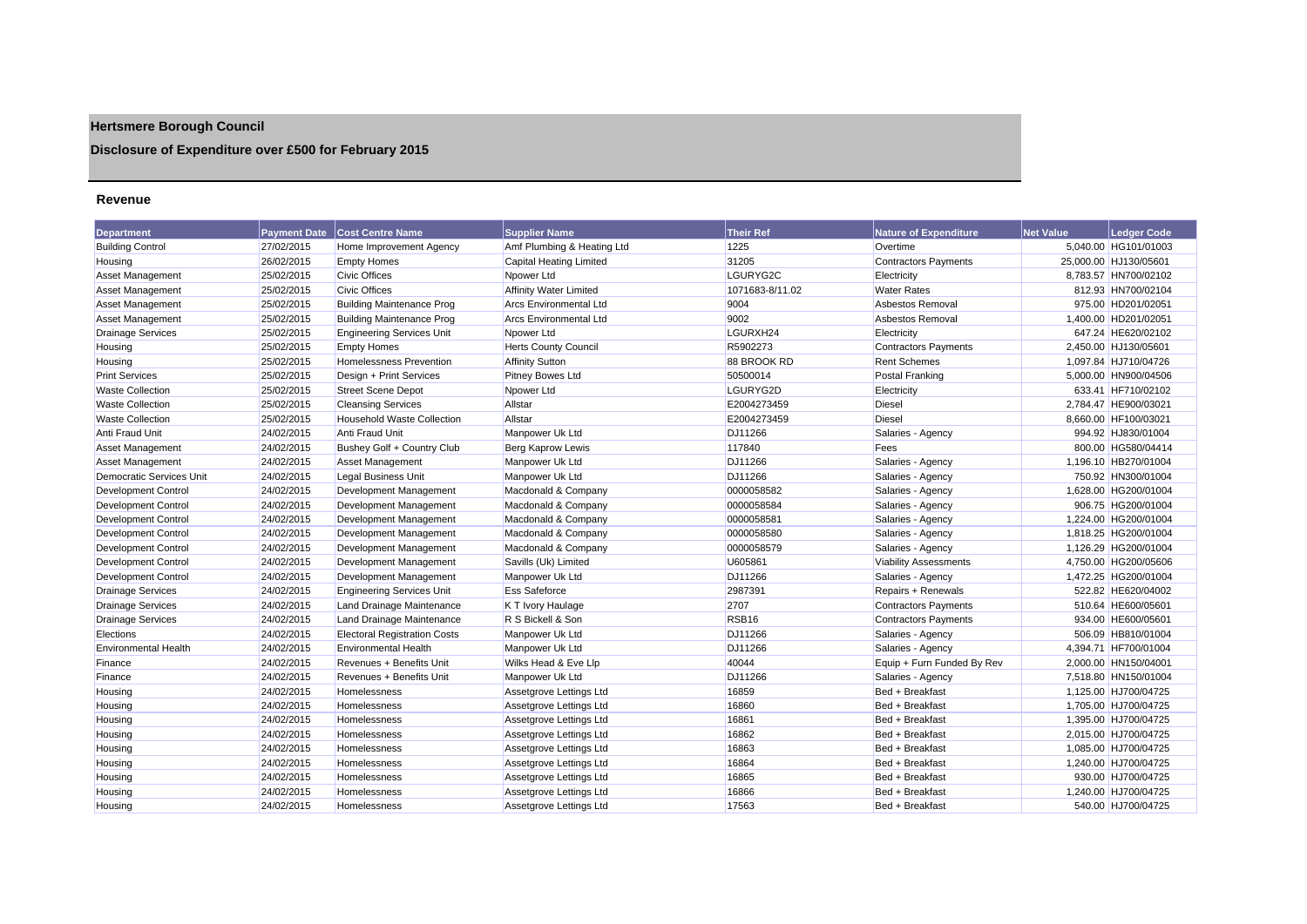| Housing                     | 24/02/2015 | Homelessness                  | Assetgrove Lettings Ltd             | 16868         | Bed + Breakfast             | 1,395.00 HJ700/04725  |
|-----------------------------|------------|-------------------------------|-------------------------------------|---------------|-----------------------------|-----------------------|
| Housing                     | 24/02/2015 | Homelessness                  | Assetgrove Lettings Ltd             | 16869         | Bed + Breakfast             | 1,550.00 HJ700/04725  |
| Housing                     | 24/02/2015 | Homelessness                  | Assetgrove Lettings Ltd             | 16870         | Bed + Breakfast             | 930.00 HJ700/04725    |
| Housing                     | 24/02/2015 | Homelessness                  | Assetgrove Lettings Ltd             | 16871         | Bed + Breakfast             | 930.00 HJ700/04725    |
| Housing                     | 24/02/2015 | Homelessness                  | Assetgrove Lettings Ltd             | 16872         | Bed + Breakfast             | 504.00 HJ700/04725    |
| Housing                     | 24/02/2015 | Homelessness                  | Parse Security Systems              | 133           | Bed + Breakfast             | 7,440.00 HJ700/04725  |
| Housing                     | 24/02/2015 | Homelessness                  | <b>Emergency Accommodation Ltd</b>  | 1/2678        | Bed + Breakfast             | 1,519.00 HJ700/04725  |
| Housing                     | 24/02/2015 | Homelessness                  | <b>Emergency Accommodation Ltd</b>  | 1/2690        | Bed + Breakfast             | 1,178.00 HJ700/04725  |
| Housing                     | 24/02/2015 | Homelessness                  | <b>Emergency Accommodation Ltd</b>  | 1/2780        | Bed + Breakfast             | 1,426.00 HJ700/04725  |
| Housing                     | 24/02/2015 | Homelessness                  | Emergency Accommodation Ltd         | 1/2806        | Bed + Breakfast             | 1,178.00 HJ700/04725  |
| Housing                     | 24/02/2015 | Homelessness                  | <b>Emergency Accommodation Ltd</b>  | 1/2815        | Bed + Breakfast             | 1,426.00 HJ700/04725  |
| Housing                     | 24/02/2015 | Homelessness                  | <b>Emergency Accommodation Ltd</b>  | 1/2816        | Bed + Breakfast             | 1,116.00 HJ700/04725  |
| Housing                     | 24/02/2015 | Homelessness                  | <b>Emergency Accommodation Ltd</b>  | 1/2817        | Bed + Breakfast             | 1,426.00 HJ700/04725  |
| Housing                     | 24/02/2015 | Homelessness                  | <b>Emergency Accommodation Ltd</b>  | 1/2818        | Bed + Breakfast             | 1,426.00 HJ700/04725  |
| Housing                     | 24/02/2015 | Homelessness                  | <b>Emergency Accommodation Ltd</b>  | 1/2819        | Bed + Breakfast             | 1,426.00 HJ700/04725  |
| Housing                     | 24/02/2015 | Homelessness                  | <b>Emergency Accommodation Ltd</b>  | 1/2820        | Bed + Breakfast             | 1,426.00 HJ700/04725  |
| Housing                     | 24/02/2015 | Homelessness                  | <b>Emergency Accommodation Ltd</b>  | 1/2822        | Bed + Breakfast             | 1,798.00 HJ700/04725  |
| Housing                     | 24/02/2015 | Homelessness                  | <b>Emergency Accommodation Ltd</b>  | 1/2833        | Bed + Breakfast             | 992.00 HJ700/04725    |
| Housing                     | 24/02/2015 | Homelessness                  | <b>Emergency Accommodation Ltd</b>  | 1/2835        | Bed + Breakfast             | 1,705.00 HJ700/04725  |
| Housing                     | 24/02/2015 | Homelessness                  | Emergency Accommodation Ltd         | 1/2837        | Bed + Breakfast             | 1,054.00 HJ700/04725  |
| Housing                     | 24/02/2015 | Homelessness                  | Stef & Philips Ltd                  | <b>HBC007</b> | Bed + Breakfast             | 2,660.00 HJ700/04725  |
| Housing                     | 24/02/2015 | Homelessness                  | Stef & Philips Ltd                  | <b>HBC006</b> | Bed + Breakfast             | 7,245.00 HJ700/04725  |
| Housing                     | 24/02/2015 | Homelessness                  | Shiraz Jivraj                       | 1069          | Bed + Breakfast             | 6,975.00 HJ700/04725  |
| Housing                     | 24/02/2015 | Homelessness                  | Civic Lodge Hotel                   | 2370          | Bed + Breakfast             | 1,705.00 HJ700/04725  |
| Housing                     | 24/02/2015 | Homelessness                  | Civic Lodge Hotel                   | 2371          | Bed + Breakfast             | 1,705.00 HJ700/04725  |
| Housing                     | 24/02/2015 | Homelessness                  | Civic Lodge Hotel                   | 2372          | Bed + Breakfast             | 1,860.00 HJ700/04725  |
| Housing                     | 24/02/2015 | Homelessness                  | Civic Lodge Hotel                   | 2373          | Bed + Breakfast             | 1,395.00 HJ700/04725  |
| Housing                     | 24/02/2015 | Homelessness                  | Civic Lodge Hotel                   | 2374          | Bed + Breakfast             | 1,705.00 HJ700/04725  |
| Housing                     | 24/02/2015 | Homelessness                  | Altwood Housing                     | 1791          | Bed + Breakfast             | 930.00 HJ700/04725    |
| Housing                     | 24/02/2015 | Homelessness                  | Altwood Housing                     | 1791/2        | Bed + Breakfast             | 690.00 HJ700/04725    |
| Housing                     | 24/02/2015 | Homelessness                  | Altwood Housing                     | 1791/3        | Bed + Breakfast             | 744.00 HJ700/04725    |
| Housing                     | 24/02/2015 | Homelessness                  | Altwood Housing                     | 1791/4        | Bed + Breakfast             | 744.00 HJ700/04725    |
| Housing                     | 24/02/2015 | Homelessness                  | Altwood Housing                     | 1791/6        | Bed + Breakfast             | 930.00 HJ700/04725    |
| Housing                     | 24/02/2015 | Homelessness                  | <b>Altwood Housing</b>              | 1791/7        | Bed + Breakfast             | 990.00 HJ700/04725    |
| Housing                     | 24/02/2015 | Homelessness                  | Altwood Housing                     | 1791/8        | Bed + Breakfast             | 1,705.00 HJ700/04725  |
| Housing                     | 24/02/2015 | Homelessness                  | Altwood Housing                     | 1791/9        | Bed + Breakfast             | 930.00 HJ700/04725    |
| Housing                     | 24/02/2015 | Homelessness                  | <b>Altwood Housing</b>              | 1791/12       | Bed + Breakfast             | 780.00 HJ700/04725    |
| Housing                     | 24/02/2015 | Homelessness                  | <b>Altwood Housing</b>              | 1791/13       | Bed + Breakfast             | 540.00 HJ700/04725    |
| Housing                     | 24/02/2015 | Homelessness                  | Altwood Housing                     | 1791/14       | Bed + Breakfast             | 1,000.00 HJ700/04725  |
| Housing                     | 24/02/2015 | Homelessness                  | Altwood Housing                     | 1791/15       | Bed + Breakfast             | 720.00 HJ700/04725    |
| Housing                     | 24/02/2015 | Homelessness                  | <b>Altwood Housing</b>              | 1791/16       | Bed + Breakfast             | 600.00 HJ700/04725    |
| Housing                     | 24/02/2015 | Homelessness                  | Altwood Housing                     | 1791/17       | Bed + Breakfast             | 825.00 HJ700/04725    |
| Housing                     | 24/02/2015 | <b>Housing Services</b>       | Hays Specialist Recruitment Limited | 1005178513    | Salaries - Agency           | 799.02 HJ100/01004    |
| Parking                     | 24/02/2015 | <b>Parking Services</b>       | Manpower Uk Ltd                     | DJ11266       | Salaries - Agency           | 938.30 HH800/01004    |
| Parks And Amenities Manager | 24/02/2015 | Allum Ln Cemetery+Closed Gnd  | John O'Conner Grounds Maintenance   | 48490         | <b>Contractors Payments</b> | 1,999.43 HE101/05601  |
| Parks And Amenities Manager | 24/02/2015 | Allum Ln Cemetery+Closed Gnd  | John O'Conner Grounds Maintenance   | 48494         | <b>Gm Contract Payments</b> | 5,347.11 HE101/05605  |
| Parks And Amenities Manager | 24/02/2015 | Bushey/Radlett Ground Maint.  | John O'Conner Grounds Maintenance   | 48494         | <b>Gm Contract Payments</b> | 14,184.21 HD371/05605 |
| Parks And Amenities Manager | 24/02/2015 | Bwood/Elstree/Shenley Gnd Mnt | John O'Conner Grounds Maintenance   | 48494         | <b>Gm Contract Payments</b> | 25,395.30 HD372/05605 |
| Parks And Amenities Manager | 24/02/2015 | Parks Cleansing               | John O'Conner Grounds Maintenance   | 48494         | <b>Gm Contract Payments</b> | 6,169.38 HD302/05605  |
|                             |            |                               |                                     |               |                             |                       |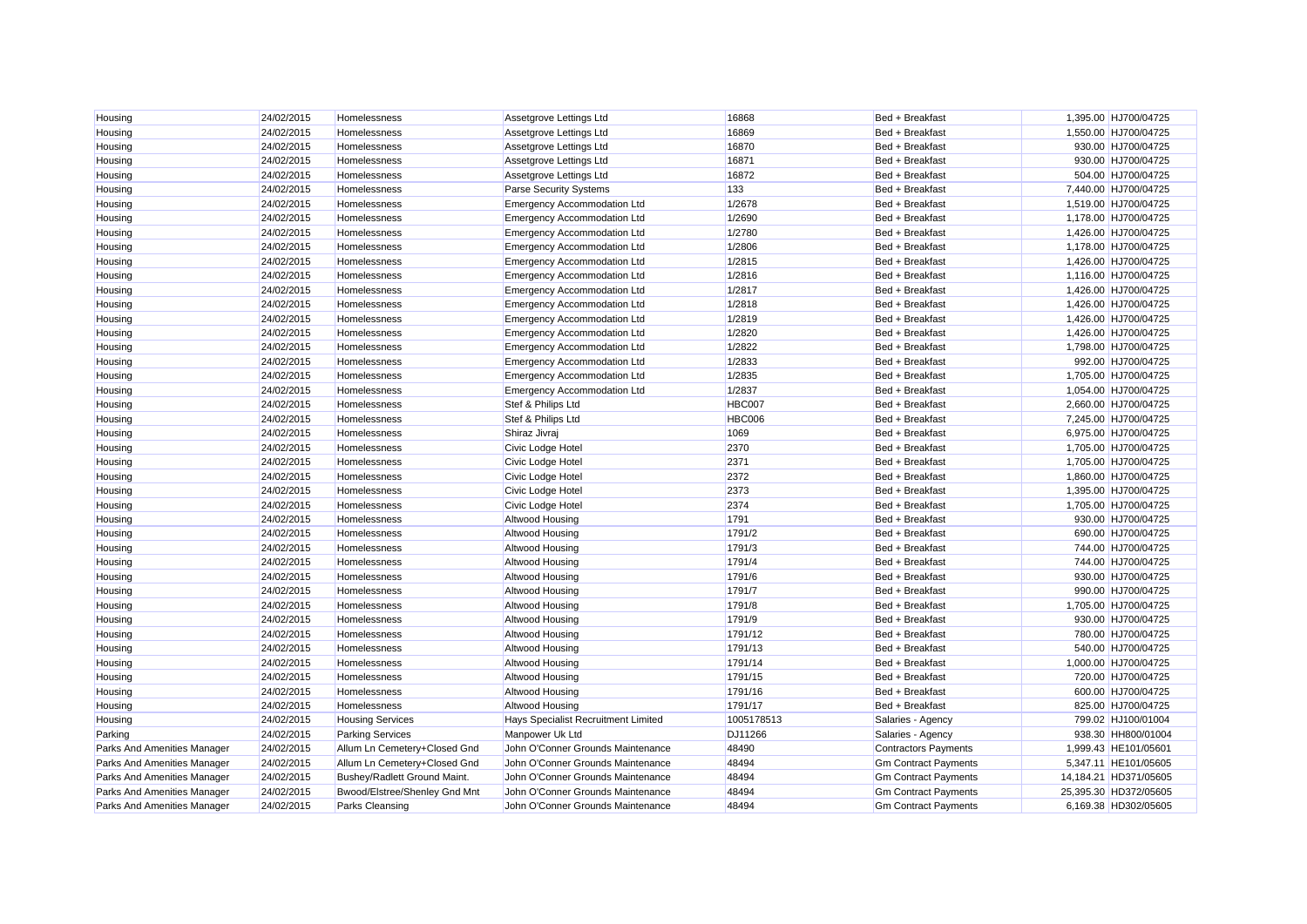| Parks And Amenities Manager     | 24/02/2015 | Pbar/Sth Mimms/Ridge Gnd Mnt        | John O'Conner Grounds Maintenance        | 48494           | <b>Gm Contract Payments</b>  | 13,661.10 HD373/05605 |
|---------------------------------|------------|-------------------------------------|------------------------------------------|-----------------|------------------------------|-----------------------|
| <b>Planning Policy</b>          | 24/02/2015 | Planning Improvement Project        | Anne Jagger                              | 15618           | Salaries - Agency            | 569.75 HG210/01004    |
| <b>Planning Policy</b>          | 24/02/2015 | <b>Planning Policy</b>              | Manpower Uk Ltd                          | DJ11266         | Salaries - Agency            | 1,292.80 HG300/01004  |
| <b>Print Services</b>           | 24/02/2015 | Design + Print Services             | Pitney Bowes Ltd                         | 22768315        | Postal Franking              | 1,730.56 HN900/04506  |
| <b>Waste Collection</b>         | 24/02/2015 | <b>Cleansing Services</b>           | Manpower Uk Ltd                          | DJ11266         | Salaries - Agency            | 1,599.59 HE900/01004  |
| <b>Waste Collection</b>         | 24/02/2015 | <b>Household Waste Collection</b>   | Manpower Uk Ltd                          | DJ11266         | Salaries - Agency            | 2,313.40 HF100/01004  |
| <b>Corporate Support</b>        | 23/02/2015 | <b>Lsp Health Care</b>              | <b>Herts Mind Network</b>                | 716             | Miscellaneous Expenses       | 8,855.00 HE853/04940  |
| <b>Customer Services</b>        | 23/02/2015 | Civic Offices Catering              | <b>Connect Vending Limited</b>           | <b>INV46230</b> | Repairs + Renewals           | 514.45 HN720/04002    |
| <b>Democratic Services Unit</b> | 23/02/2015 | <b>Civic Dinner</b>                 | Elstree Film Design Ltd                  | <b>HBC_003</b>  | Performers Fees - Bands      | 3,725.00 HB151/04408  |
| Democratic Services Unit        | 23/02/2015 | <b>Legal Business Unit</b>          | Venn Group Limited                       | 3031327         | Salaries - Agency            | 846.93 HN300/01004    |
| Democratic Services Unit        | 23/02/2015 | <b>Legal Business Unit</b>          | Venn Group Limited                       | 3033559         | Salaries - Agency            | 675.26 HN300/01004    |
| <b>Development Control</b>      | 23/02/2015 | Development Management              | Macdonald & Company                      | 0000058477      | Salaries - Agency            | 909.50 HG200/01004    |
| <b>Development Control</b>      | 23/02/2015 | Development Management              | Macdonald & Company                      | 0000058481      | Salaries - Agency            | 899.00 HG200/01004    |
| Development Control             | 23/02/2015 | Development Management              | Macdonald & Company                      | 0000058478      | Salaries - Agency            | 1,224.00 HG200/01004  |
| <b>Development Control</b>      | 23/02/2015 | Development Management              | Macdonald & Company                      | 0000058476      | Salaries - Agency            | 948.75 HG200/01004    |
| <b>Development Control</b>      | 23/02/2015 | Development Management              | Macdonald & Company                      | 0000058479      | Salaries - Agency            | 1,661.00 HG200/01004  |
| <b>Development Control</b>      | 23/02/2015 | Development Management              | <b>Bps Dorking Ltd</b>                   | 98003/851       | <b>Viability Assessments</b> | 5,900.00 HG200/05606  |
| <b>Development Control</b>      | 23/02/2015 | Development Management              | Adams Integra Ltd                        | 5537            | <b>Viability Assessments</b> | 2,400.00 HG200/05606  |
| <b>Environmental Health</b>     | 23/02/2015 | <b>Environmental Health</b>         | The Answering Service Ltd                | 00022720        | <b>Emergency Call Out</b>    | 512.09 HF700/04505    |
| Finance                         | 23/02/2015 | Revenues + Benefits Unit            | Lg Futures                               | 6002004         | Software Licences            | 4,938.75 HN150/04555  |
| Housing                         | 23/02/2015 | <b>Housing Services</b>             | Hays Specialist Recruitment Limited      | 1005129309      | Salaries - Agency            | 828.00 HJ100/01004    |
| Housing                         | 23/02/2015 | Single Homelessness                 | Theodore Appiah                          | 84 NORFOLK      | <b>Rent Schemes</b>          | 625.00 HJ730/04726    |
| Parks And Amenities Manager     | 23/02/2015 | Arboricultural Work-P/Bar           | Gristwood And Toms Limited               | 28478           | <b>Contractors Payments</b>  | 570.00 HD391/05601    |
| <b>Planning Policy</b>          | 23/02/2015 | <b>Planning Policy</b>              | Macdonald & Company                      | 0000058480      | Salaries - Agency            | 1,058.50 HG300/01004  |
| <b>Planning Policy</b>          | 23/02/2015 | <b>Planning Policy</b>              | Macdonald & Company                      | 0000058361      | Salaries - Agency            | 1,058.50 HG300/01004  |
| <b>Planning Policy</b>          | 23/02/2015 | <b>Planning Policy</b>              | Hertfordshire County Council             | 1801661263      | Computer Information Survey  | 4,000.00 HG300/04536  |
| Sports & Cultural Services      | 23/02/2015 | <b>Youth Services</b>               | Affinity Sutton Homes Ltd                | 3013-ASH        | Miscellaneous Expenses       | 600.00 HD250/04940    |
| Sports & Cultural Services      | 23/02/2015 | Sports + Youth Development          | Ccs Media Ltd                            | 2073570         | Equip + Furn Funded By Rev   | 967.54 HD256/04001    |
| Sports & Cultural Services      | 23/02/2015 | Sports + Youth Development          | Zenith Trampoline Club                   | 20215           | <b>Training External</b>     | 564.00 HD256/01403    |
| <b>Waste Collection</b>         | 23/02/2015 | <b>Cleansing Services</b>           | <b>Bell Brush Company</b>                | 0000166685      | Equip + Furn Funded By Rev   | 657.00 HE900/04001    |
| <b>Waste Collection</b>         | 23/02/2015 | <b>Household Waste Collection</b>   | Welwyn Hatfield Borough Council          | 20250938        | Partnership working          | 1,765.87 HF100/05832  |
| <b>Waste Collection</b>         | 23/02/2015 | <b>Household Waste Collection</b>   | Welwyn Hatfield Borough Council          | 20250968        | Partnership working          | 1,440.67 HF100/05832  |
| <b>Waste Collection</b>         | 23/02/2015 | <b>Cleansing Services</b>           | Got People Recruitment                   | 00806635        | Salaries - Agency            | 591.48 HE900/01004    |
| <b>Waste Collection</b>         | 23/02/2015 | <b>Household Waste Collection</b>   | Extrastaff                               | 167898          | Salaries - Agency            | 593.32 HF100/01004    |
| Democratic Services Unit        | 18/02/2015 | <b>Legal Business Unit</b>          | <b>Hmcs</b>                              | 707849          | <b>Court Costs</b>           | 600.00 HN300/04418    |
| Housing                         | 18/02/2015 | <b>Homelessness Prevention</b>      | A C Properties                           | 909898          | <b>Rent Schemes</b>          | 600.00 HJ710/04726    |
| <b>Print Services</b>           | 18/02/2015 | Design + Print Services             | Pitney Bowes Ltd                         | 5041008/909902  | <b>Postal Franking</b>       | 5,000.00 HN900/04506  |
| Revenues                        | 18/02/2015 | <b>Council Tax</b>                  | Company Barclaycard                      | <b>HAN 2015</b> | <b>Court Costs</b>           | 1,413.00 HB610/04418  |
| Anti Fraud Unit                 | 17/02/2015 | Anti Fraud Unit                     | Manpower Uk Ltd                          | DJ10715         | Salaries - Agency            | 1.001.88 HJ830/01004  |
| Asset Management                | 17/02/2015 | <b>Asset Management</b>             | Manpower Uk Ltd                          | DJ10715         | Salaries - Agency            | 1.123.85 HB270/01004  |
| Democratic Services Unit        | 17/02/2015 | <b>Legal Business Unit</b>          | Manpower Uk Ltd                          | DJ10715         | Salaries - Agency            | 1,254.58 HN300/01004  |
| <b>Development Control</b>      | 17/02/2015 | Development Management              | Manpower Uk Ltd                          | DJ10715         | Salaries - Agency            | 1,404.79 HG200/01004  |
| Elections                       | 17/02/2015 | <b>Electoral Registration Costs</b> | Manpower Uk Ltd                          | DJ10715         | Salaries - Agency            | 744.93 HB810/01004    |
| <b>Environmental Health</b>     | 17/02/2015 | <b>Environmental Health</b>         | Manpower Uk Ltd                          | DJ10715         | Salaries - Agency            | 1,930.73 HF700/01004  |
| Finance                         | 17/02/2015 | Revenues + Benefits Unit            | Manpower Uk Ltd                          | DJ10715         | Salaries - Agency            | 2,674.23 HN150/01004  |
| Finance                         | 17/02/2015 | Accountancy + Financial Servs       | Cipfa Business Limited                   | 3105426         | Software Licences            | 500.00 HN100/04555    |
| Parking                         | 17/02/2015 | <b>Parking Services</b>             | Manpower Uk Ltd                          | DJ10715         | Salaries - Agency            | 905.95 HH800/01004    |
| Parks And Amenities Manager     | 17/02/2015 | Allum Ln Cemetery+Closed Gnd        | Parochial Church Council Of St Margarets | GRANT FEB 2015  | <b>Grants</b> Etc            | 1,100.00 HE101/04951  |
| Parks And Amenities Manager     | 17/02/2015 | Allum Ln Cemetery+Closed Gnd        | <b>Barlow Tyrie Limited</b>              | 40878           | Resale + Hire                | 690.11 HE101/04061    |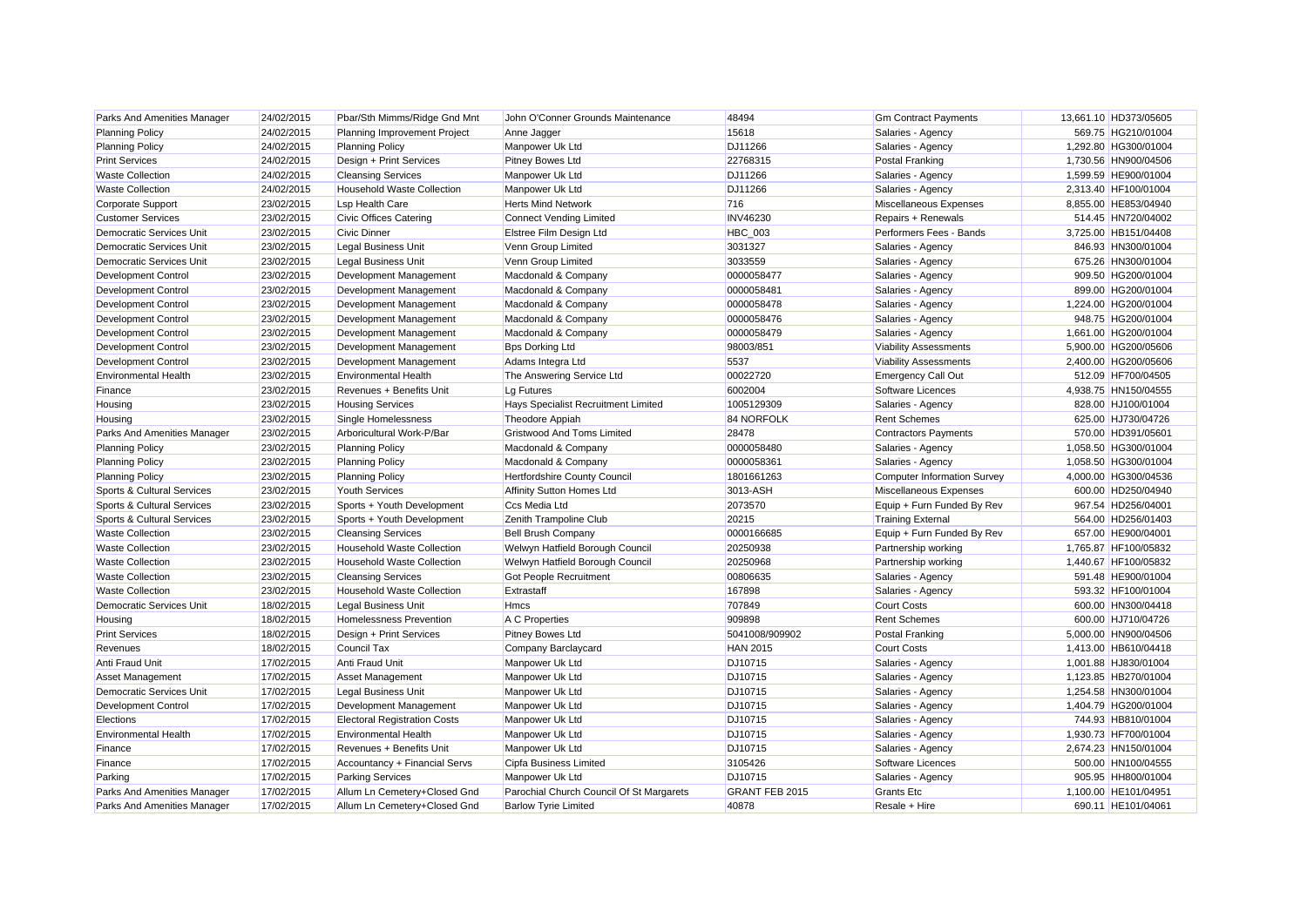| <b>Planning Policy</b>           | 17/02/2015 | <b>Planning Policy</b>            | Manpower Uk Ltd                          | DJ10715        | Salaries - Agency             | 930.36 HG300/01004    |
|----------------------------------|------------|-----------------------------------|------------------------------------------|----------------|-------------------------------|-----------------------|
| Sports & Cultural Services       | 17/02/2015 | <b>Museums</b>                    | Elstree & Borehamwood Museum             | 021504         | <b>Contractors Payments</b>   | 947.82 HD120/05601    |
| <b>Waste Collection</b>          | 17/02/2015 | <b>Cleansing Services</b>         | Manpower Uk Ltd                          | DJ10715        | Salaries - Agency             | 1,974.54 HE900/01004  |
| <b>Waste Collection</b>          | 17/02/2015 | <b>Household Waste Collection</b> | Manpower Uk Ltd                          | DJ10715        | Salaries - Agency             | 1,098.47 HF100/01004  |
| <b>Audit And Assurance</b>       | 16/02/2015 | <b>Internal Audit</b>             | <b>Hertfordshire County Council</b>      | 1801673452     | Salaries - Agency             | 17,250.00 HN600/01001 |
| <b>Development Control</b>       | 16/02/2015 | Development Management            | Macdonald & Company                      | 0000058360     | Salaries - Agency             | 1,705.00 HG200/01004  |
| <b>Development Control</b>       | 16/02/2015 | Development Management            | Macdonald & Company                      | 0000058362     | Salaries - Agency             | 921.25 HG200/01004    |
| <b>Development Control</b>       | 16/02/2015 | Development Management            | Macdonald & Company                      | 0000058359     | Salaries - Agency             | 1,224.00 HG200/01004  |
| Development Control              | 16/02/2015 | Development Management            | William Lawrence Advertising Ltd         | 38740          | Advertising                   | 4,346.37 HG200/04901  |
| <b>Development Control</b>       | 16/02/2015 | Development Management            | <b>Rtpi Conferences</b>                  | 227273/SB      | <b>Training External</b>      | 2,690.00 HG200/01403  |
| Development Control              | 16/02/2015 | Development Management            | Macdonald & Company                      | 0000058358     | Salaries - Agency             | 759.66 HG200/01004    |
| <b>Environmental Health</b>      | 16/02/2015 | <b>Pollution Control</b>          | Ratmice                                  | 0164           | <b>Contractors Payments</b>   | 1,900.00 HE861/05601  |
| <b>Environmental Health</b>      | 16/02/2015 | <b>Pollution Control</b>          | Environmental Health Resource Centre Ltd | 1509           | Contractors Payments          | 3,074.45 HE861/05601  |
| Finance                          | 16/02/2015 | Revenues + Benefits Unit          | <b>Civica Uk Limited</b>                 | C/RB131005     | Equip + Furn Funded By Rev    | 5,225.00 HN150/04001  |
| <b>Information Services Unit</b> | 16/02/2015 | Civic Office Telephones           | Daisy Communications Ltd                 | 4751900        | Telephones- Bt Equipment      | 762.22 HN210/04504    |
| <b>Information Services Unit</b> | 16/02/2015 | Information Services (Is)         | Internal Systems Limited                 | 37994          | Internet + It Security        | 600.00 HN200/04538    |
| <b>Information Services Unit</b> | 16/02/2015 | Information Services (Is)         | J Brand Ltd                              | 21284/02       | It Equipment And Maintenance  | 699.98 HN200/04565    |
| <b>Information Services Unit</b> | 16/02/2015 | Information Services (Is)         | J Brand Ltd                              | 21284/01       | It Equipment And Maintenance  | 4,676.25 HN200/04565  |
| Local Land Charges               | 16/02/2015 | <b>Land Charges</b>               | <b>Hertfordshire County Council</b>      | 1801674248     | <b>Hcc Searches</b>           | 1,670.00 HC100/04624  |
| Parking                          | 16/02/2015 | <b>Parking Services</b>           | <b>Tony Simmons Services</b>             | TS-397-452014  | Repairs + Renewals            | 2,700.00 HH800/04002  |
| Parking                          | 16/02/2015 | <b>Parking Services</b>           | <b>Edesix Limited</b>                    | 20150069       | Health + Safety Related Item  | 4,500.00 HH800/04009  |
| Parks And Amenities Manager      | 16/02/2015 | Allum Ln Cemetery+Closed Gnd      | John O'Conner Grounds Maintenance        | 48213          | <b>Gm Contract Payments</b>   | 5,347.11 HE101/05605  |
| Parks And Amenities Manager      | 16/02/2015 | Bushey/Radlett Ground Maint.      | John O'Conner Grounds Maintenance        | 48213          | <b>Gm Contract Payments</b>   | 14,184.21 HD371/05605 |
| Parks And Amenities Manager      | 16/02/2015 | Bwood/Elstree/Shenley Gnd Mnt     | John O'Conner Grounds Maintenance        | 48213          | <b>Gm Contract Payments</b>   | 25,395.30 HD372/05605 |
| Parks And Amenities Manager      | 16/02/2015 | Parks Cleansing                   | John O'Conner Grounds Maintenance        | 48213          | <b>Gm Contract Payments</b>   | 6,169.38 HD302/05605  |
| Parks And Amenities Manager      | 16/02/2015 | Pbar/Sth Mimms/Ridge Gnd Mnt      | John O'Conner Grounds Maintenance        | 48213          | <b>Gm Contract Payments</b>   | 13,661.10 HD373/05605 |
| Parks And Amenities Manager      | 16/02/2015 | Allum Ln Cemetery+Closed Gnd      | John O'Conner Grounds Maintenance        | 48568          | Grave Digging                 | 1,523.11 HE101/04441  |
| <b>Planning Policy</b>           | 16/02/2015 | <b>Planning Grants</b>            | <b>Helen Wilson Associates Limited</b>   | <b>HWA 166</b> | <b>Consultants Fees</b>       | 2.133.59 HG210/05600  |
| <b>Print Services</b>            | 16/02/2015 | Design + Print Services           | Canon Uk Ltd                             | 401618715      | Photocopying                  | 2,365.53 HN900/04302  |
| <b>Print Services</b>            | 16/02/2015 | Design + Print Services           | Df One Design                            | HBC037         | <b>Contractors Payments</b>   | 1,603.00 HN900/05601  |
| <b>Waste Collection</b>          | 16/02/2015 | <b>Household Waste Collection</b> | <b>Go Plant Ltd</b>                      | 0000409636     | Vehicle Maintenance + Repairs | 1,034.43 HF100/03001  |
| <b>Waste Collection</b>          | 16/02/2015 | <b>Cleansing Services</b>         | Go Plant Ltd                             | 0000408915     | Vehicle Maint Contract Costs  | 5,532.70 HE900/03000  |
| <b>Waste Collection</b>          | 16/02/2015 | <b>Household Waste Collection</b> | Go Plant Ltd                             | 0000408915     | Vehicle Maint Contract Costs  | 22,552.70 HF100/03000 |
| <b>Waste Collection</b>          | 16/02/2015 | <b>Street Scene Depot</b>         | Go Plant Ltd                             | 0000408915     | Vehicle Maint Contract Costs  | 1,446.39 HF710/03000  |
| <b>Waste Collection</b>          | 16/02/2015 | <b>Trade Waste Collection</b>     | Go Plant Ltd                             | 0000408915     | Vehicle Maint Contract Costs  | 1,374.20 HF300/03000  |
| <b>Waste Collection</b>          | 16/02/2015 | <b>Household Waste Collection</b> | Extrastaff                               | 167364         | Salaries - Agency             | 582.40 HF100/01004    |
| <b>Waste Collection</b>          | 16/02/2015 | <b>Cleansing Services</b>         | Got People Recruitment                   | 00806592       | Salaries - Agency             | 699.42 HE900/01004    |
| <b>Waste Collection</b>          | 16/02/2015 | <b>Household Waste Collection</b> | <b>Got People Recruitment</b>            | 00806592       | Salaries - Agency             | 1,529.52 HF100/01004  |
| Anti Fraud Unit                  | 11/02/2015 | Anti Fraud Unit                   | Manpower Uk Ltd                          | DJ10003        | Salaries - Agency             | 2,052.47 HJ830/01004  |
| <b>Asset Management</b>          | 11/02/2015 | <b>Civic Offices</b>              | <b>Fire Suppression Limited</b>          | 29712          | <b>General Repairs</b>        | 690.00 HN700/02009    |
| <b>Asset Management</b>          | 11/02/2015 | Properties Let To Housing         | <b>Purdy Contracts Ltd</b>               | IN237611       | <b>Gas Testing</b>            | 502.63 HK158/02106    |
| <b>Asset Management</b>          | 11/02/2015 | Properties Let To Housing         | <b>Purdy Contracts Ltd</b>               | IN237612       | <b>Building Repairs</b>       | 2.242.10 HK158/02001  |
| <b>Asset Management</b>          | 11/02/2015 | <b>Civic Offices</b>              | <b>Purdy Contracts Ltd</b>               | IN237523       | <b>Building Repairs</b>       | 626.65 HN700/02001    |
| <b>Asset Management</b>          | 11/02/2015 | Properties Let To Housing         | <b>Purdy Contracts Ltd</b>               | IN237523       | <b>Building Repairs</b>       | 518.92 HK158/02001    |
| <b>Asset Management</b>          | 11/02/2015 | Garages                           | Phs Waste Management                     | 62068804       | Site Clearence                | 797.00 HK110/02043    |
| Asset Management                 | 11/02/2015 | Garages                           | Ideal Response Group Limited             | 010566         | Site Clearence                | 1,895.00 HK110/02043  |
| <b>Asset Management</b>          | 11/02/2015 | Bushey Museum - Rudolph Rd        | <b>Purdy Contracts Ltd</b>               | IN237593       | <b>Building Repairs</b>       | 687.14 HD121/02001    |
| Asset Management                 | 11/02/2015 | <b>Civic Offices</b>              | <b>Purdy Contracts Ltd</b>               | IN237534       | <b>Building Repairs</b>       | 875.29 HN700/02001    |
| <b>Asset Management</b>          | 11/02/2015 | <b>Civic Offices</b>              | <b>Purdy Contracts Ltd</b>               | IN237534       | <b>General Repairs</b>        | 599.63 HN700/02009    |
|                                  |            |                                   |                                          |                |                               |                       |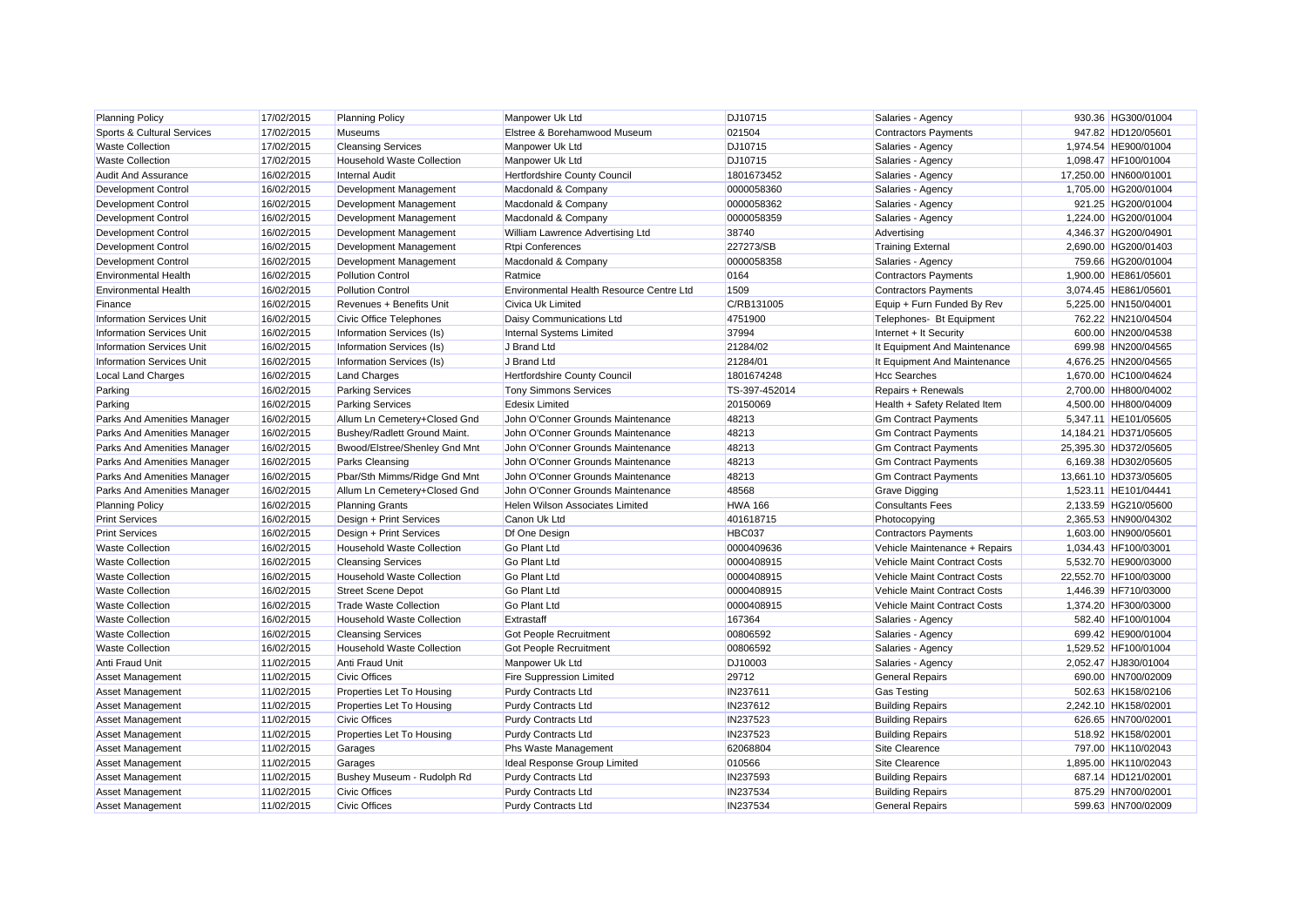| <b>Asset Management</b>         | 11/02/2015 | <b>Civic Offices</b>              | Total Gas & Power Limited            | 110235361/15       | Gas                              | 4,224.90 HN700/02101  |
|---------------------------------|------------|-----------------------------------|--------------------------------------|--------------------|----------------------------------|-----------------------|
| Asset Management                | 11/02/2015 | Asset Management                  | Manpower Uk Ltd                      | DJ10003            | Salaries - Agency                | 1,107.80 HB270/01004  |
| Corporate Support               | 11/02/2015 | <b>Lsp Health Care</b>            | <b>Nysa Productions</b>              | HERTSMERE01/15     | Miscellaneous Expenses           | 3,000.00 HE853/04940  |
| Corporate Support               | 11/02/2015 | Assistance To Vol Organisation    | Friends Of Meryfield                 | <b>GRANT FEB15</b> | <b>Grants - Voluntary Bodies</b> | 2,000.00 HD110/04701  |
| <b>Corporate Support</b>        | 11/02/2015 | Partnerships & Com Engagement     | <b>Rpt Consulting Limited</b>        | 0248               | <b>Consultants Fees</b>          | 1,000.00 HD600/05600  |
| Democratic Services Unit        | 11/02/2015 | <b>Civic Expenses</b>             | The Bushey Academy                   | AREN000375         | <b>Holocaust Memorial</b>        | 708.00 HB150/04924    |
| <b>Democratic Services Unit</b> | 11/02/2015 | <b>Legal Business Unit</b>        | <b>Land Data</b>                     | LD:1913            | <b>Training External</b>         | 570.00 HN300/01403    |
| Democratic Services Unit        | 11/02/2015 | <b>Legal Business Unit</b>        | Manpower Uk Ltd                      | DJ10003            | Salaries - Agency                | 760.07 HN300/01004    |
| <b>Development Control</b>      | 11/02/2015 | Development Management            | Douglas Birt Consulting Ltd          | 674                | <b>Viability Assessments</b>     | 1,250.00 HG200/05606  |
| <b>Development Control</b>      | 11/02/2015 | Development Management            | Macoi Limited                        | 603                | Equip + Furn Funded By Rev       | 834.00 HG200/04001    |
| Development Control             | 11/02/2015 | Development Management            | Manpower Uk Ltd                      | DJ10003            | Salaries - Agency                | 1,413.50 HG200/01004  |
| Elections                       | 11/02/2015 | Parliamentary Election            | <b>Central Tools &amp; Pressings</b> | 7378               | Poll Screens                     | 5,500.00 HB800/03601  |
| <b>Environmental Health</b>     | 11/02/2015 | <b>Environmental Health</b>       | Manpower Uk Ltd                      | DJ10003            | Salaries - Agency                | 1,812.52 HF700/01004  |
| Finance                         | 11/02/2015 | Revenues + Benefits Unit          | <b>Stralfors</b>                     | 12000144           | Equip + Furn Funded By Rev       | 2.335.83 HN150/04001  |
| Finance                         | 11/02/2015 | Revenues + Benefits Unit          | Manpower Uk Ltd                      | DJ10003            | Salaries - Agency                | 2,213.62 HN150/01004  |
| Finance                         | 11/02/2015 | Revenues + Benefits Unit          | Badenoch & Clark                     | <b>VARIOUS</b>     | Salaries - Agency                | 3,103.40 HN150/01004  |
| Finance                         | 11/02/2015 | Revenues + Benefits Unit          | Badenoch & Clark                     | <b>VARIOUS</b>     | Salaries - Agency                | 5,009.71 HN150/01004  |
| <b>General Expenses</b>         | 11/02/2015 | <b>General Expenses</b>           | <b>Bt Payment Services Ltd</b>       | 0790138211         | Miscellaneous Expenses           | 761.24 HB100/04940    |
| <b>Human Resources</b>          | 11/02/2015 | Health + Safety                   | 1st Aid Fire                         | 10026              | <b>Training External</b>         | 750.00 HE820/01403    |
| Parking                         | 11/02/2015 | <b>Parking Services</b>           | <b>Parkeon Limited</b>               | <b>UK76272</b>     | Repairs + Renewals               | 915.00 HH800/04002    |
| Parking                         | 11/02/2015 | <b>Parking Services</b>           | <b>Parkeon Limited</b>               | <b>UK76273</b>     | Repairs + Renewals               | 1.200.00 HH800/04002  |
| Parking                         | 11/02/2015 | <b>Parking Services</b>           | Manpower Uk Ltd                      | DJ10003            | Salaries - Agency                | 938.30 HH800/01004    |
| Parks And Amenities Manager     | 11/02/2015 | Arboricultural Work-B/Wood        | <b>Gristwood And Toms Limited</b>    | 28330              | <b>Contractors Payments</b>      | 14,775.00 HD390/05601 |
| Parks And Amenities Manager     | 11/02/2015 | Parks                             | J & S O'Connell                      | JS1303             | <b>General Repairs</b>           | 1,500.00 HD300/02009  |
| Parks And Amenities Manager     | 11/02/2015 | <b>Bushey Rose Garden</b>         | <b>Purdy Contracts Ltd</b>           | IN237593           | <b>Building Repairs</b>          | 1,219.92 HD301/02001  |
| Parks And Amenities Manager     | 11/02/2015 | Parks                             | J & S O'Connell                      | JS 1305            | <b>General Repairs</b>           | 1,830.00 HD300/02009  |
| Parks And Amenities Manager     | 11/02/2015 | Parks Cleansing                   | John O'Conner Grounds Maintenance    | 48567              | <b>Contractors Payments</b>      | 620.00 HD302/05601    |
| <b>Planning Policy</b>          | 11/02/2015 | Planning Improvement Project      | Anne Jagger                          | 15557              | Salaries - Agency                | 958.24 HG210/01004    |
| <b>Planning Policy</b>          | 11/02/2015 | <b>Local Development Scheme</b>   | Lanpro Services Limited              | 1446               | <b>Consultants Fees</b>          | 3,675.00 HG310/05600  |
| <b>Planning Policy</b>          | 11/02/2015 | <b>Local Development Scheme</b>   | Mr Alexander Booth                   | 70547 - 19.1.15    | <b>Consultants Fees</b>          | 2,000.00 HG310/05600  |
| <b>Planning Policy</b>          | 11/02/2015 | <b>Planning Policy</b>            | Manpower Uk Ltd                      | DJ10003            | Salaries - Agency                | 1,168.06 HG300/01004  |
| Sports & Cultural Services      | 11/02/2015 | Sports + Youth Development        | <b>Ultrasis Uk Limited</b>           | 1684               | Equip + Furn Funded By Rev       | 10,998.00 HD256/04001 |
| <b>Waste Collection</b>         | 11/02/2015 | <b>Street Scene Depot</b>         | <b>Purdy Contracts Ltd</b>           | IN237613           | <b>Building Repairs</b>          | 512.50 HF710/02001    |
| <b>Waste Collection</b>         | 11/02/2015 | <b>Household Waste Collection</b> | Ssi Schaefer Ltd                     | S122620            | Refuse - Wheelie Bins            | 6,145.75 HF100/04110  |
| <b>Waste Collection</b>         | 11/02/2015 | <b>Cleansing Services</b>         | Manpower Uk Ltd                      | DJ10003            | Salaries - Agency                | 1,950.27 HE900/01004  |
| <b>Waste Collection</b>         | 11/02/2015 | Household Waste Collection        | Manpower Uk Ltd                      | DJ10003            | Salaries - Agency                | 2,498.77 HF100/01004  |
| <b>Building Control</b>         | 10/02/2015 | <b>Building Control</b>           | Mr W E Greeves                       | H/V/358            | Fees                             | 860.25 HG100/04414    |
| Corporate Management            | 10/02/2015 | Corporate Management              | <b>Barclays Bank</b>                 | 34709045           | <b>Bank Charges</b>              | 2,651.13 HB220/04404  |
| Corporate Support               | 10/02/2015 | Community Safety Partnership      | Allstar                              | E2004198282        | <b>Diesel</b>                    | 642.95 HE300/03021    |
| <b>Development Control</b>      | 10/02/2015 | Development Management            | Macdonald & Company                  | 0000058159         | Salaries - Agency                | 912.00 HG200/01004    |
| <b>Development Control</b>      | 10/02/2015 | Development Management            | Macdonald & Company                  | 0000058263         | Salaries - Agency                | 871.75 HG200/01004    |
| <b>Development Control</b>      | 10/02/2015 | Development Management            | Macdonald & Company                  | 0000058157         | Salaries - Agency                | 1.760.00 HG200/01004  |
| <b>Development Control</b>      | 10/02/2015 | Development Management            | Macdonald & Company                  | 0000058261         | Salaries - Agency                | 1,353.00 HG200/01004  |
| <b>Development Control</b>      | 10/02/2015 | Development Management            | Macdonald & Company                  | 0000058260         | Salaries - Agency                | 1,224.00 HG200/01004  |
| <b>Development Control</b>      | 10/02/2015 | Development Management            | Macdonald & Company                  | 0000058156         | Salaries - Agency                | 1,326.00 HG200/01004  |
| Development Control             | 10/02/2015 | Development Management            | Macdonald & Company                  | 0000058155         | Salaries - Agency                | 905.00 HG200/01004    |
| Development Control             | 10/02/2015 | Development Management            | Macdonald & Company                  | 0000058259         | Salaries - Agency                | 897.25 HG200/01004    |
|                                 | 10/02/2015 |                                   |                                      | 0000058154         |                                  | 1,162.26 HG200/01004  |
| <b>Development Control</b>      | 10/02/2015 | Development Management            | Macdonald & Company                  | 0000058258         | Salaries - Agency                | 1.153.35 HG200/01004  |
| <b>Development Control</b>      |            | Development Management            | Macdonald & Company                  |                    | Salaries - Agency                |                       |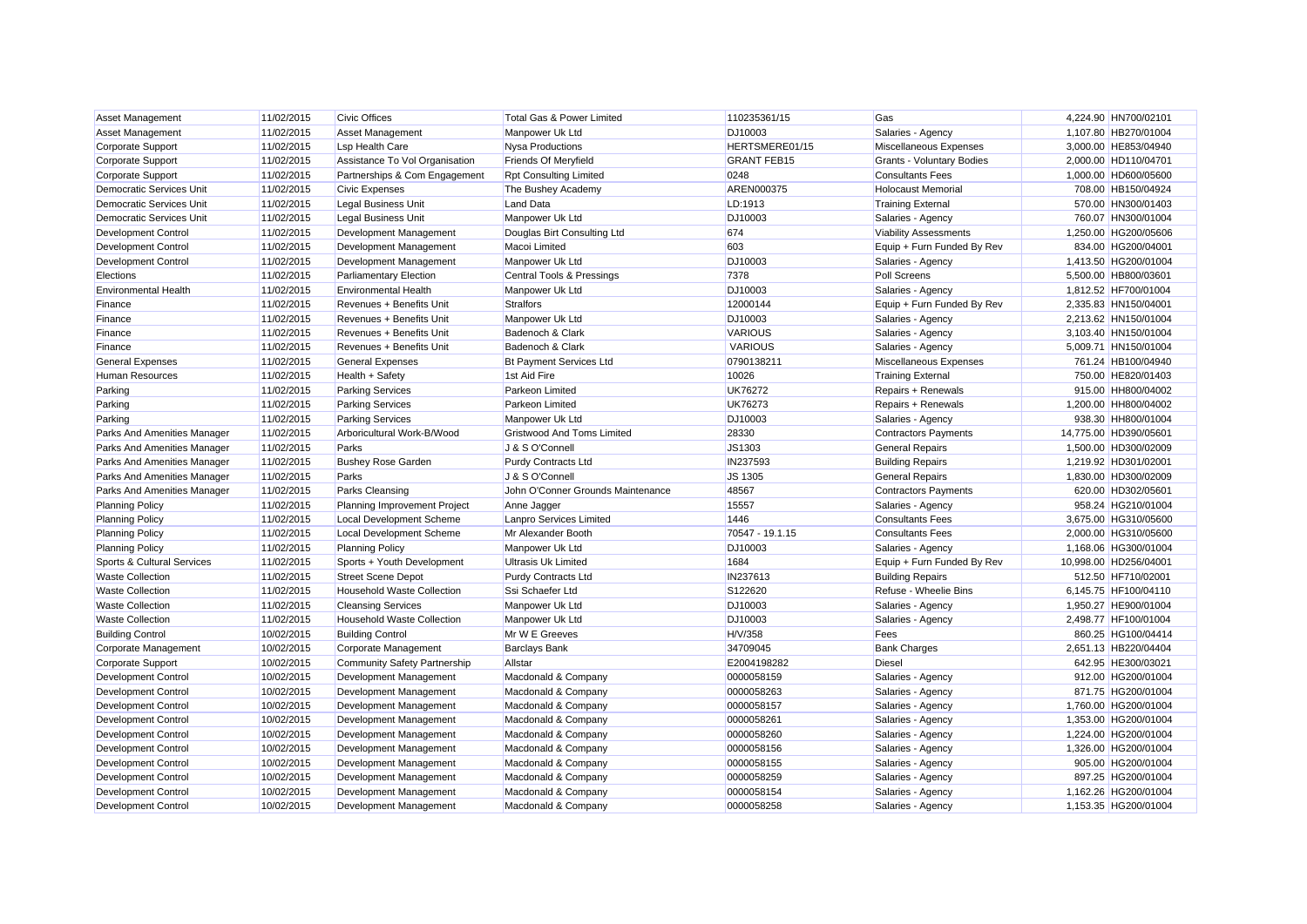| <b>Executive Directors</b>       | 10/02/2015 | <b>Executive Directors</b>        | Bupa (Medical)                           | D18297830       | <b>Health Ins</b>           | 2,721.46 HN400/01017 |
|----------------------------------|------------|-----------------------------------|------------------------------------------|-----------------|-----------------------------|----------------------|
| <b>General Expenses</b>          | 10/02/2015 | <b>General Expenses</b>           | Firstcare                                | 4697            | Medical                     | 833.33 HB100/01414   |
| Housing                          | 10/02/2015 | <b>Housing Services</b>           | Hays Specialist Recruitment Limited      | 1005106107      | Salaries - Agency           | 830.99 HJ100/01004   |
| Parking                          | 10/02/2015 | <b>Parking Services</b>           | <b>Bdi Securities Uk Ltd</b>             | 22270           | <b>Security Services</b>    | 2,139.94 HH800/04440 |
| <b>Waste Collection</b>          | 10/02/2015 | <b>Cleansing Services</b>         | Allstar                                  | E2004198282     | <b>Diesel</b>               | 2,747.75 HE900/03021 |
| <b>Waste Collection</b>          | 10/02/2015 | <b>Household Waste Collection</b> | Allstar                                  | E2004198282     | Diesel                      | 9,957.65 HF100/03021 |
| <b>Waste Collection</b>          | 10/02/2015 | <b>Street Scene Depot</b>         | Allstar                                  | E2004198282     | <b>Diesel</b>               | 508.11 HF710/03021   |
| Anti Fraud Unit                  | 04/02/2015 | Anti Fraud Unit                   | Manpower Uk Ltd                          | DJ09406         | Salaries - Agency           | 2,073.34 HJ830/01004 |
| <b>Asset Management</b>          | 04/02/2015 | <b>Civic Offices</b>              | Macair Fmi Limited                       | 3807            | <b>General Repairs</b>      | 1,551.20 HN700/02009 |
| <b>Asset Management</b>          | 04/02/2015 | <b>Civic Offices</b>              | <b>Macair Fmi Limited</b>                | 3806            | <b>General Repairs</b>      | 588.34 HN700/02009   |
| Asset Management                 | 04/02/2015 | <b>Commercial Properties</b>      | <b>Cleantec Services Ltd</b>             | 33601           | <b>Building Repairs</b>     | 900.00 HG521/02001   |
| <b>Asset Management</b>          | 04/02/2015 | Garages                           | <b>Cleantec Services Ltd</b>             | 33591           | Site Clearence              | 891.00 HK110/02043   |
| <b>Asset Management</b>          | 04/02/2015 | <b>Civic Offices</b>              | <b>Stanley Security Solutions</b>        | 75235003        | Service Contracts           | 7,962.00 HN700/02028 |
| <b>Asset Management</b>          | 04/02/2015 | <b>Civic Offices</b>              | <b>Cleantec Services Ltd</b>             | 33497           | <b>Contract Cleaning</b>    | 5,518.18 HN700/02603 |
| Asset Management                 | 04/02/2015 | <b>Civic Offices</b>              | Chubb Fire & Security Ltd                | 5028098         | <b>General Repairs</b>      | 1,235.28 HN700/02009 |
| Asset Management                 | 04/02/2015 | <b>Building Maintenance Prog</b>  | Chubb Fire & Security Ltd                | 5041865         | <b>Building Repairs</b>     | 1,081.00 HD201/02001 |
| <b>Asset Management</b>          | 04/02/2015 | <b>Civic Offices</b>              | Chubb Fire & Security Ltd                | 5046974         | <b>Building Repairs</b>     | 753.43 HN700/02001   |
| <b>Asset Management</b>          | 04/02/2015 | <b>Asset Management</b>           | Manpower Uk Ltd                          | DJ09406         | Salaries - Agency           | 1.316.51 HB270/01004 |
| Corporate Support                | 04/02/2015 | <b>Lsp Health Care</b>            | Community Learnig Partnership Ltd        | 1415009         | Miscellaneous Expenses      | 750.00 HE853/04940   |
| Corporate Support                | 04/02/2015 | <b>Lsp Health Care</b>            | The Hertfordshire Groundwork Trust       | 4935            | Miscellaneous Expenses      | 3,000.00 HE853/04940 |
| <b>Customer Services</b>         | 04/02/2015 | Civic Office Keepers              | Proforce 1 Security Ltd                  | <b>PF600</b>    | Salaries - Agency           | 2,121.00 HO300/01001 |
| <b>Democratic Services Unit</b>  | 04/02/2015 | <b>Legal Business Unit</b>        | Manpower Uk Ltd                          | DJ09406         | Salaries - Agency           | 549.45 HN300/01004   |
| <b>Development Control</b>       | 04/02/2015 | Development Management            | <b>Banner Business Supplies</b>          | 29483361        | Stationery + Office Supps   | 740.76 HG200/04303   |
| <b>Development Control</b>       | 04/02/2015 | Development Management            | Manpower Uk Ltd                          | DJ09406         | Salaries - Agency           | 1,173.25 HG200/01004 |
| <b>Drainage Services</b>         | 04/02/2015 | Land Drainage Maintenance         | Instarmac Group Plc                      | 474840          | <b>Contractors Payments</b> | 778.40 HE600/05601   |
| <b>Environmental Health</b>      | 04/02/2015 | Vehicle Licencing                 | Mogo (Uk)                                | T24811          | Miscellaneous Expenses      | 3,922.00 HE800/04940 |
| <b>Environmental Health</b>      | 04/02/2015 | <b>Environmental Health</b>       | Manpower Uk Ltd                          | DJ09406         | Salaries - Agency           | 1,617.22 HF700/01004 |
| Finance                          | 04/02/2015 | Revenues + Benefits Unit          | Manpower Uk Ltd                          | DJ09406         | Salaries - Agency           | 3,772.04 HN150/01004 |
| <b>Hr Operations</b>             | 04/02/2015 | <b>Strategic Training</b>         | Sector Treasury Services Ltd             | 6002000124      | <b>Training External</b>    | 1,500.00 HB210/01403 |
| <b>Information Services Unit</b> | 04/02/2015 | Information Services (Is)         | Cable And Wireless Communications        | UK10/012015/872 | Internet + It Security      | 2,501.32 HN200/04538 |
| Parking                          | 04/02/2015 | <b>Parking Services</b>           | Auckland Manufacturing Ltd T/A Pgm Signs | 13680           | Repairs + Renewals          | 1,392.11 HH800/04002 |
| Parking                          | 04/02/2015 | <b>Parking Services</b>           | <b>Three Counties Lining</b>             | 3947            | Repairs + Renewals          | 529.74 HH800/04002   |
| Parking                          | 04/02/2015 | <b>Parking Services</b>           | Manpower Uk Ltd                          | DJ09406         | Salaries - Agency           | 1,042.56 HH800/01004 |
| Parks And Amenities Manager      | 04/02/2015 | Allum Ln Cemetery+Closed Gnd      | John O'Conner Grounds Maintenance        | 47580           | <b>Contractors Payments</b> | 1,901.34 HE101/05601 |
| Parks And Amenities Manager      | 04/02/2015 | Allum Ln Cemetery+Closed Gnd      | John O'Conner Grounds Maintenance        | 47826           | <b>Contractors Payments</b> | 832.97 HE101/05601   |
| Parks And Amenities Manager      | 04/02/2015 | Parks Cleansing                   | John O'Conner Grounds Maintenance        | 48493           | <b>Contractors Payments</b> | 1,400.00 HD302/05601 |
| Parks And Amenities Manager      | 04/02/2015 | Parks                             | John O'Conner Grounds Maintenance        | 48492           | <b>General Repairs</b>      | 720.00 HD300/02009   |
| Parks And Amenities Manager      | 04/02/2015 | Bushey/Radlett Ground Maint.      | John O'Conner Grounds Maintenance        | 48380           | Contractors Payments        | 2,195.00 HD371/05601 |
| Parks And Amenities Manager      | 04/02/2015 | Allum Ln Cemetery+Closed Gnd      | John O'Conner Grounds Maintenance        | 48537           | <b>Contractors Payments</b> | 1.448.64 HE101/05601 |
| Parks And Amenities Manager      | 04/02/2015 | Parks                             | John O'Conner Grounds Maintenance        | 48538           | <b>General Repairs</b>      | 1,210.00 HD300/02009 |
| <b>Planning Policy</b>           | 04/02/2015 | Planning Improvement Project      | Anne Jagger                              | 15447/15406     | Salaries - Agency           | 1.653.87 HG210/01004 |
| <b>Planning Policy</b>           | 04/02/2015 | <b>Planning Policy</b>            | Manpower Uk Ltd                          | DJ09406         | Salaries - Agency           | 1,262.19 HG300/01004 |
| Sports & Cultural Services       | 04/02/2015 | Sports + Youth Development        | Mums Of Steel                            | 1901WMSME237-01 | <b>Training External</b>    | 866.00 HD256/01403   |
| <b>Waste Collection</b>          | 04/02/2015 | <b>Trade Waste Collection</b>     | Hertfordshire County Council             | 1801660808      | Subs/Contributions          | 1,699.60 HF300/04706 |
| <b>Waste Collection</b>          | 04/02/2015 | <b>Cleansing Services</b>         | <b>Got People Recruitment</b>            | 00806544        | Salaries - Agency           | 969.11 HE900/01004   |
| <b>Waste Collection</b>          | 04/02/2015 | <b>Household Waste Collection</b> | <b>Got People Recruitment</b>            | 00806544        | Salaries - Agency           | 526.00 HF100/01004   |
| <b>Waste Collection</b>          | 04/02/2015 | <b>Household Waste Collection</b> | Extrastaff                               | 166866          | Salaries - Agency           | 582.40 HF100/01004   |
| <b>Waste Collection</b>          | 04/02/2015 | <b>Street Scene Depot</b>         | Knowledge Train                          | A17967/A17868   | <b>Training External</b>    | 1,598.00 HF710/01403 |
| <b>Waste Collection</b>          | 04/02/2015 | <b>Clinical Waste</b>             | Daniels Healthcare Ltd                   | SIN220119       | Equip + Furn Funded By Rev  | 523.20 HF110/04001   |
|                                  |            |                                   |                                          |                 |                             |                      |